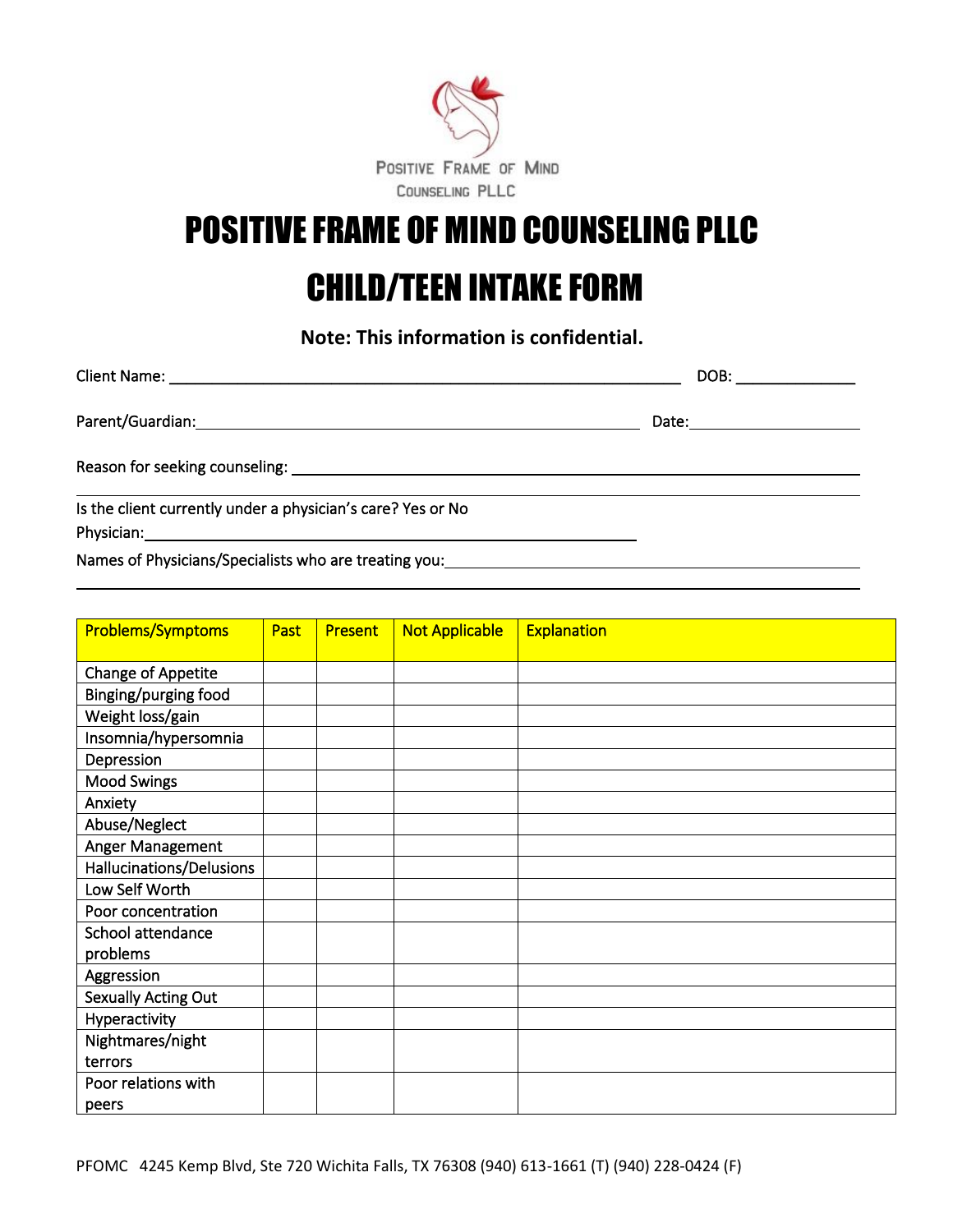

| Education                                                                                                     |
|---------------------------------------------------------------------------------------------------------------|
|                                                                                                               |
| Highest grade completed: _______________________                                                              |
| Any difficulty learning to:                                                                                   |
|                                                                                                               |
|                                                                                                               |
|                                                                                                               |
| Did you ever repeat a grade? Yes or No                                                                        |
|                                                                                                               |
|                                                                                                               |
|                                                                                                               |
| Most accomplished subject: Notified and the set of the set of the set of the set of the set of the set of the |
|                                                                                                               |
|                                                                                                               |
|                                                                                                               |
|                                                                                                               |
|                                                                                                               |
|                                                                                                               |
|                                                                                                               |
|                                                                                                               |
|                                                                                                               |

#### Circle all the following that best describe you:

| Artistic | Athletic   | Organized | Smart         | Happy       | <b>Healthy</b>        | Fun to be around |
|----------|------------|-----------|---------------|-------------|-----------------------|------------------|
| Polite   | Thoughtful | Kind      | Likes Animals | Hard Worker | <b>Completes Work</b> | Musical          |
| Loving   | Strona     | Funnv     | Confident     | Creative    | Mathematical          | Social           |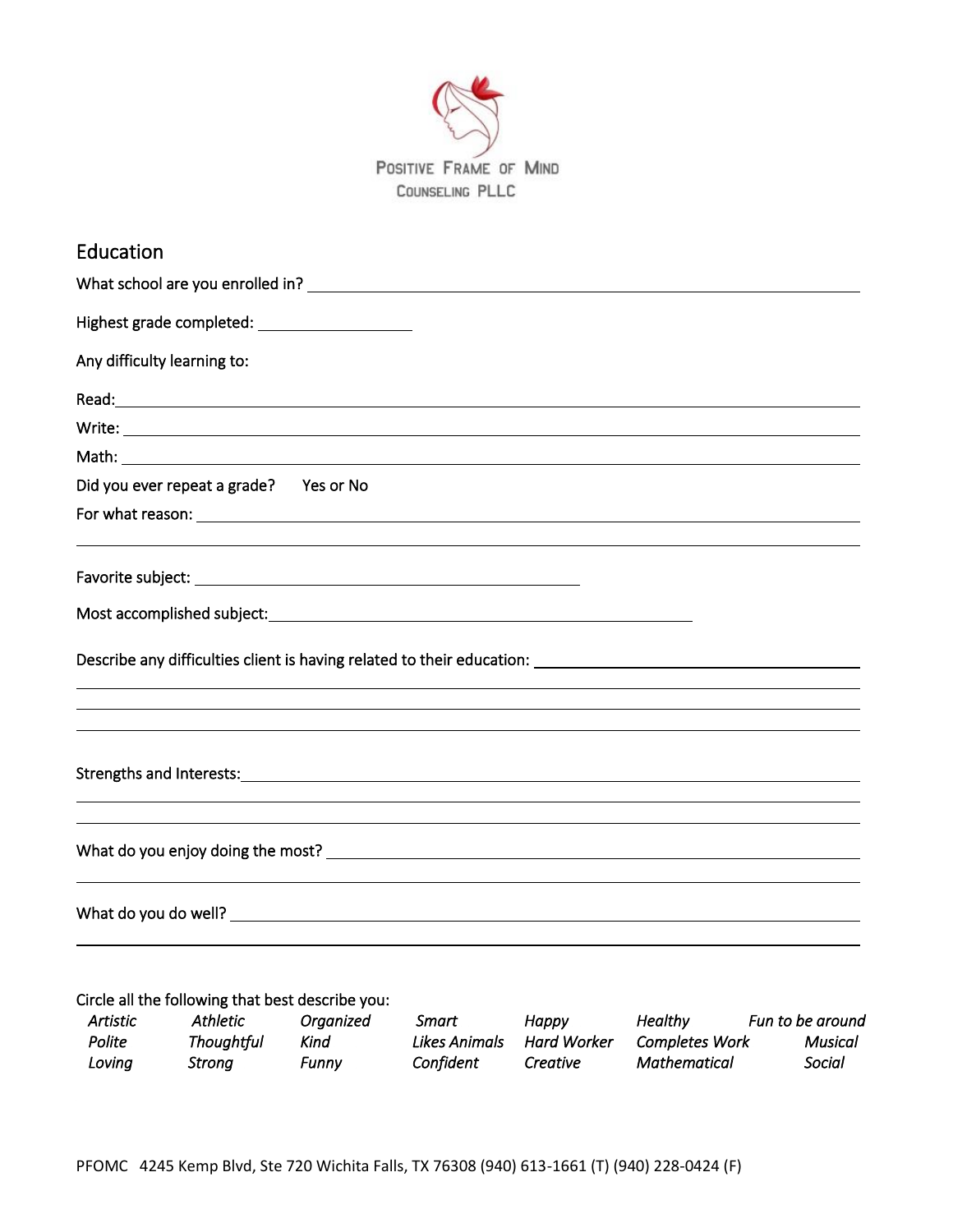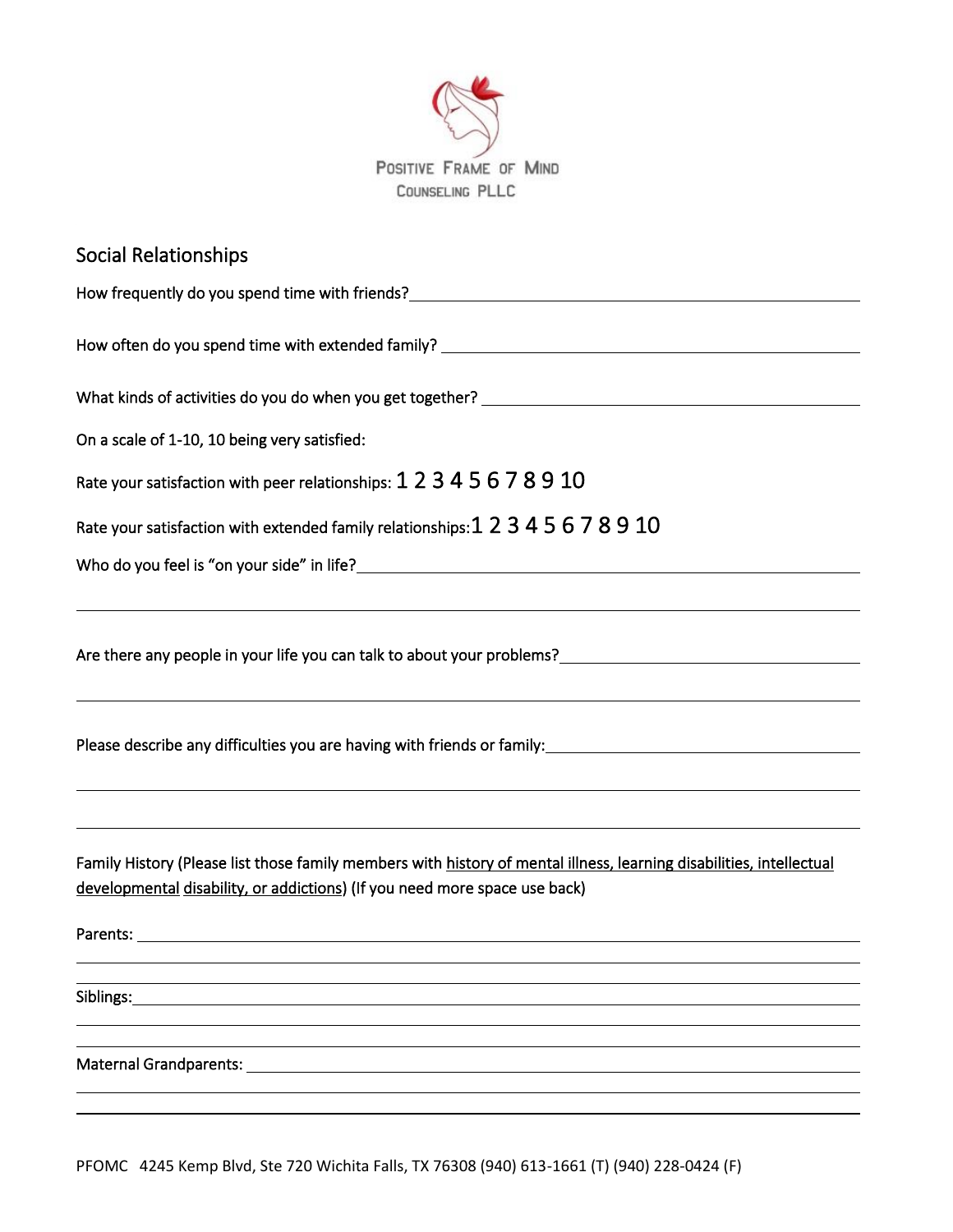

Paternal Grandparents:

 $\overline{a}$ 

| Sleep                                                                                                                                                                                                                                |       |
|--------------------------------------------------------------------------------------------------------------------------------------------------------------------------------------------------------------------------------------|-------|
|                                                                                                                                                                                                                                      |       |
|                                                                                                                                                                                                                                      |       |
| Appetite                                                                                                                                                                                                                             |       |
|                                                                                                                                                                                                                                      |       |
| <b>Mental Health History</b>                                                                                                                                                                                                         |       |
| (Past outpatient services and hospitalizations, include dates)                                                                                                                                                                       |       |
|                                                                                                                                                                                                                                      |       |
|                                                                                                                                                                                                                                      |       |
|                                                                                                                                                                                                                                      |       |
| Have you ever experienced suicidal/homicidal ideations? Yes or No                                                                                                                                                                    |       |
| Intentions? Yes or No                                                                                                                                                                                                                |       |
| If yes, please explain: <u>example and the set of the set of the set of the set of the set of the set of the set of the set of the set of the set of the set of the set of the set of the set of the set of the set of the set o</u> |       |
|                                                                                                                                                                                                                                      |       |
| Are you willing to sign a release of information for previous mental health providers? Yes or No                                                                                                                                     |       |
| Primary Care Giver is (Circle One): Biological Parent<br>Adoptive Parent Foster Parent Other                                                                                                                                         |       |
| Widowed<br>Primary Care Giver is (Circle One): Married<br>Single<br>Divorced                                                                                                                                                         | Other |
| Name siblings and ages:                                                                                                                                                                                                              |       |
|                                                                                                                                                                                                                                      |       |

PFOMC 4245 Kemp Blvd, Ste 720 Wichita Falls, TX 76308 (940) 613-1661 (T) (940) 228-0424 (F)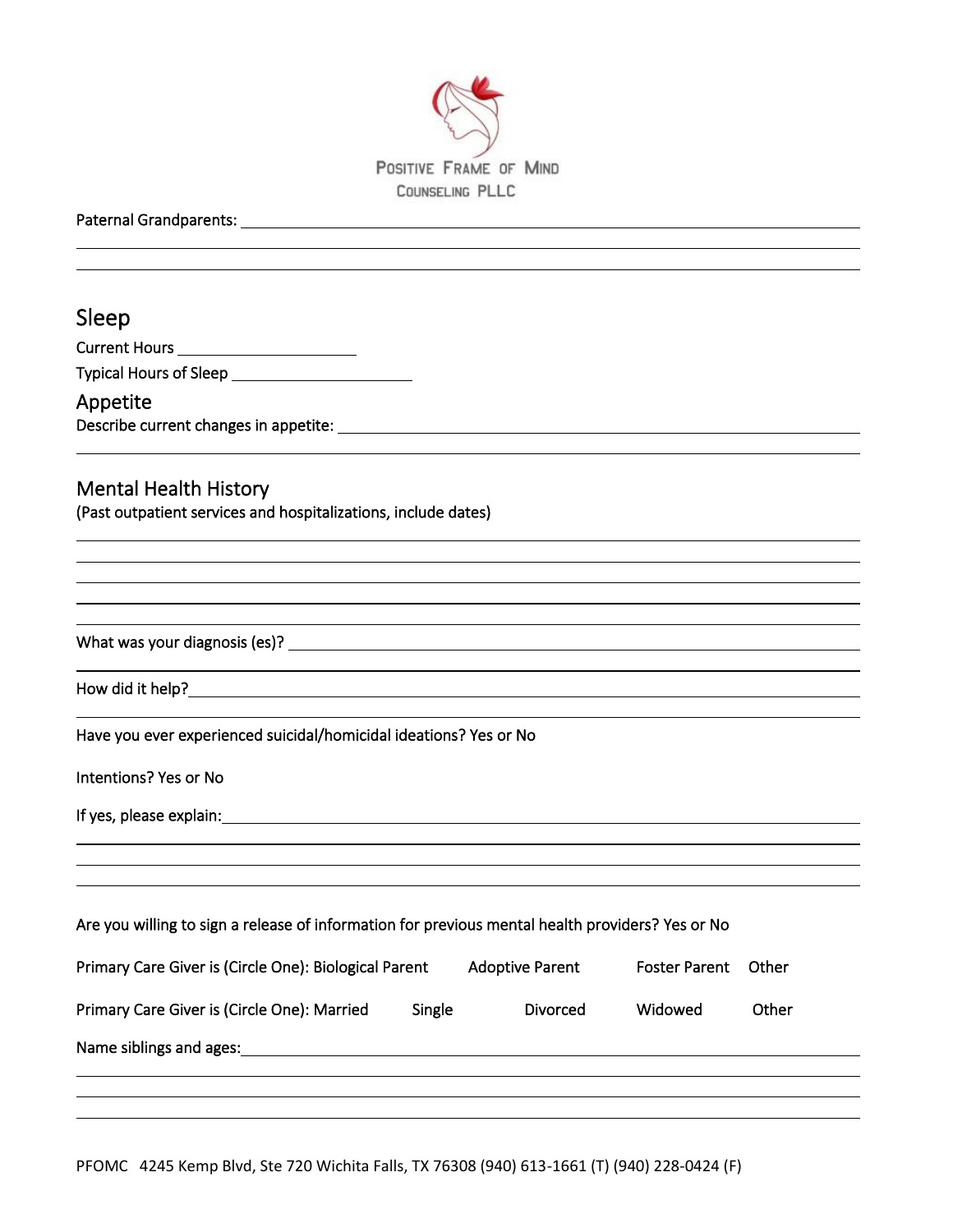

## Legal Issues:

 

(List any past & present legal issues: i.e., arrests, convictions, etc. include dates)

| <b>Abuse History</b>                                          |                                                                                                                                                                                                                                      |  |
|---------------------------------------------------------------|--------------------------------------------------------------------------------------------------------------------------------------------------------------------------------------------------------------------------------------|--|
| (has client been victim of any type of abuse?):               |                                                                                                                                                                                                                                      |  |
| Physical Abuse: Yes or No                                     |                                                                                                                                                                                                                                      |  |
| <b>Emotional Abuse: Yes or No</b>                             | If Yes Age at time of abuse: <u>contained</u>                                                                                                                                                                                        |  |
| Sexual Abuse: Yes or No                                       |                                                                                                                                                                                                                                      |  |
| Domestic Violence: Yes or No                                  | If Yes Age at time of abuse: <u>and the same of the set of the set of the set of the set of the set of the set of the set of the set of the set of the set of the set of the set of the set of the set of the set of the set of </u> |  |
| Abandonment: Yes or No                                        |                                                                                                                                                                                                                                      |  |
| Neglect: Yes or No                                            |                                                                                                                                                                                                                                      |  |
|                                                               |                                                                                                                                                                                                                                      |  |
|                                                               |                                                                                                                                                                                                                                      |  |
|                                                               |                                                                                                                                                                                                                                      |  |
|                                                               |                                                                                                                                                                                                                                      |  |
|                                                               |                                                                                                                                                                                                                                      |  |
|                                                               |                                                                                                                                                                                                                                      |  |
|                                                               |                                                                                                                                                                                                                                      |  |
|                                                               |                                                                                                                                                                                                                                      |  |
|                                                               |                                                                                                                                                                                                                                      |  |
|                                                               |                                                                                                                                                                                                                                      |  |
| Did client witness any types of abuse listed above: Yes or No |                                                                                                                                                                                                                                      |  |
|                                                               |                                                                                                                                                                                                                                      |  |
|                                                               |                                                                                                                                                                                                                                      |  |
|                                                               |                                                                                                                                                                                                                                      |  |

PFOMC 4245 Kemp Blvd, Ste 720 Wichita Falls, TX 76308 (940) 613-1661 (T) (940) 228-0424 (F)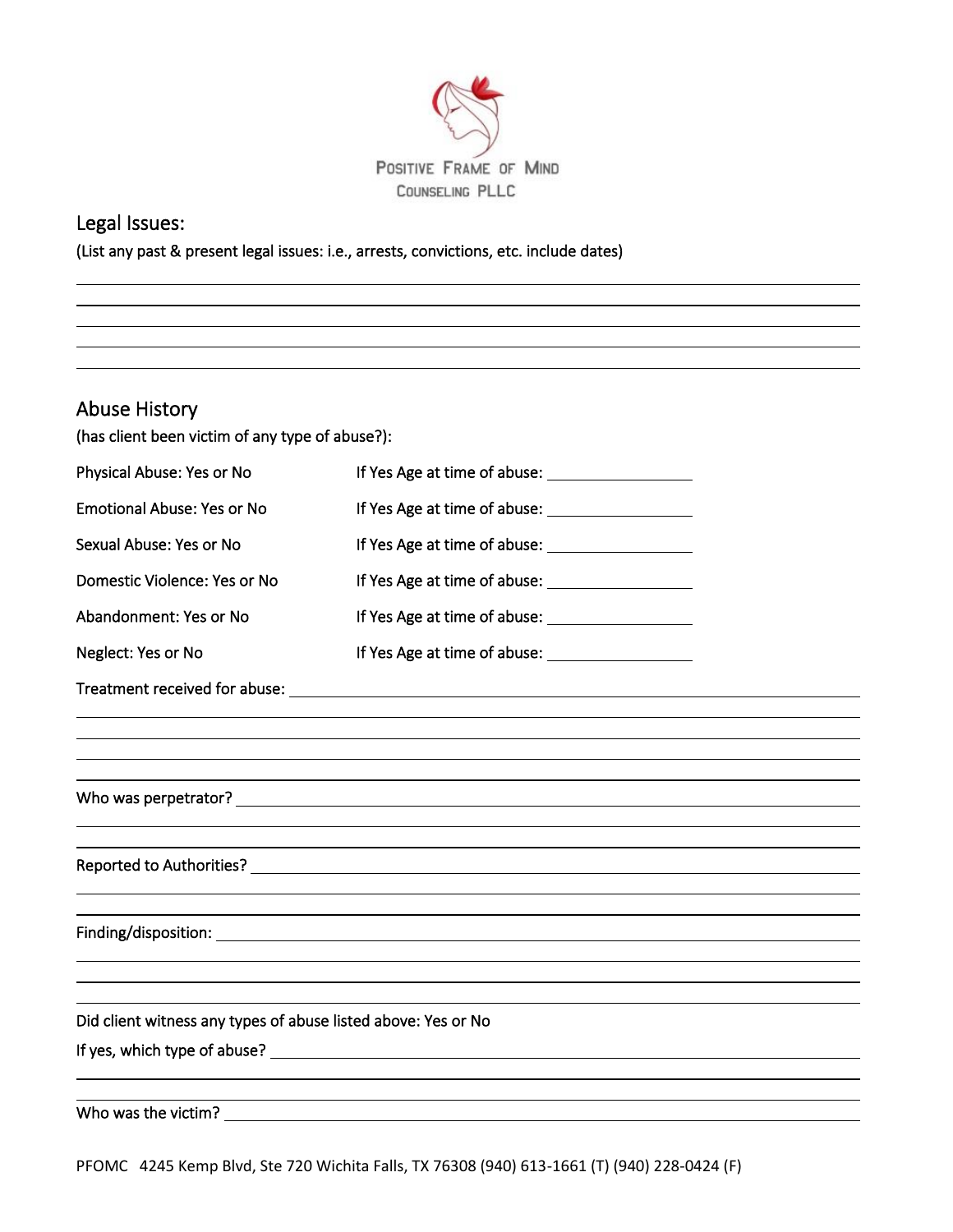

l,

Who was the perpetrator?

Has client been the perpetrator of any abuse? Yes or No

If yes, which type of abuse?

Who was the victim? The victimes of the victimes of the victimes of the victimes of the victimes of the victim

 $\overline{a}$ 

### Substance Use History

|                       | Yes | No. | Substance                                                                                                                                                                                                                      | Yes | <b>No</b> | Substance                                                                | Yes | No |
|-----------------------|-----|-----|--------------------------------------------------------------------------------------------------------------------------------------------------------------------------------------------------------------------------------|-----|-----------|--------------------------------------------------------------------------|-----|----|
| Alcohol               |     |     | Pain Pills                                                                                                                                                                                                                     |     |           | Marijuana                                                                |     |    |
| Tranquilizers         |     |     | Stimulants                                                                                                                                                                                                                     |     |           | Inhalants                                                                |     |    |
| <b>Sleeping Pills</b> |     |     | Narcotics                                                                                                                                                                                                                      |     |           | Food                                                                     |     |    |
| Hallucinogens         |     |     | Heroin                                                                                                                                                                                                                         |     |           | Sex                                                                      |     |    |
| Tobacco               |     |     | Meth                                                                                                                                                                                                                           |     |           | Other                                                                    |     |    |
|                       |     |     |                                                                                                                                                                                                                                |     |           |                                                                          |     |    |
|                       |     |     |                                                                                                                                                                                                                                |     |           |                                                                          |     |    |
|                       |     |     |                                                                                                                                                                                                                                |     |           |                                                                          |     |    |
|                       |     |     |                                                                                                                                                                                                                                |     |           |                                                                          |     |    |
|                       |     |     | Treatment program: North and Second Contract and Contract of the Contract of Treatment and Contract of the Contract of Treatment and Contract of Treatment and Contract of Treatment and Contract of Treatment and Contract of |     |           |                                                                          |     |    |
|                       |     |     |                                                                                                                                                                                                                                |     |           |                                                                          |     |    |
|                       |     |     |                                                                                                                                                                                                                                |     |           |                                                                          |     |    |
|                       |     |     |                                                                                                                                                                                                                                |     |           |                                                                          |     |    |
|                       |     |     |                                                                                                                                                                                                                                |     |           |                                                                          |     |    |
|                       |     |     |                                                                                                                                                                                                                                |     |           |                                                                          |     |    |
|                       |     |     |                                                                                                                                                                                                                                |     |           |                                                                          |     |    |
|                       |     |     | Medical History (If you need more space use back of page):                                                                                                                                                                     |     |           |                                                                          |     |    |
|                       |     |     |                                                                                                                                                                                                                                |     |           |                                                                          |     |    |
|                       |     |     |                                                                                                                                                                                                                                |     |           | List any major accidents, illnesses, operations with date of occurrence: |     |    |
|                       |     |     |                                                                                                                                                                                                                                |     |           |                                                                          |     |    |
|                       |     |     |                                                                                                                                                                                                                                |     |           |                                                                          |     |    |
|                       |     |     |                                                                                                                                                                                                                                |     |           |                                                                          |     |    |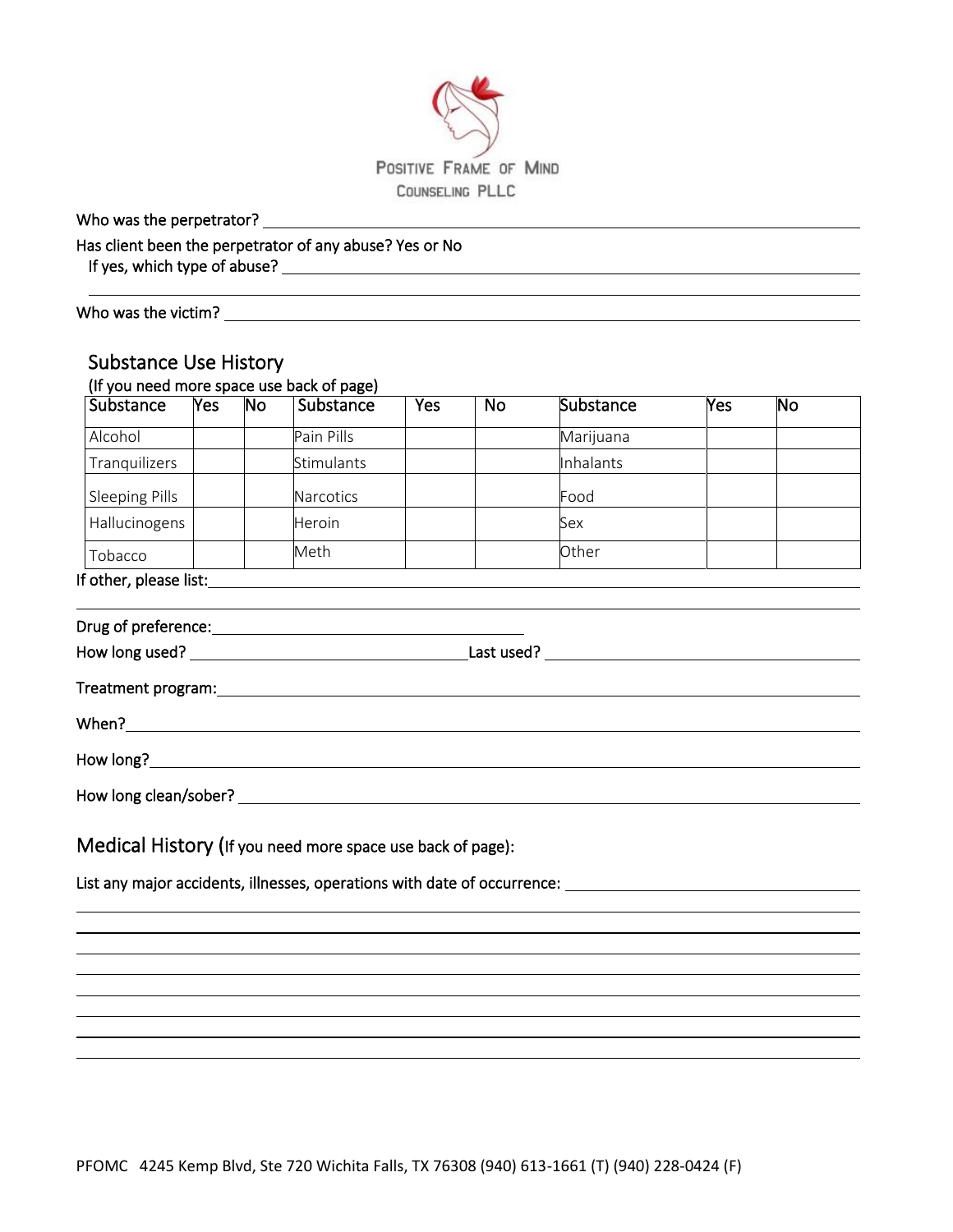

#### List current medications and reason prescribed:

### Goals for Counseling:

 $\overline{a}$  l  $\overline{a}$  $\overline{a}$  

#### *What three things would you like to change by participating in counseling*?

| ᅩ  | <u> 1989 - Johann Barbara, martxa alemaniar amerikan a</u> |
|----|------------------------------------------------------------|
|    |                                                            |
| z. |                                                            |
|    |                                                            |
| 3. |                                                            |
|    |                                                            |

l,

i<br>L

l,

i<br>L

*How long do you think it will take to make these changes*?

*What do you think it will require on your part to make these changes*?

*How will you know when you have accomplished your goals for counseling*?

*What else do you think is important for your counselor to know about you*?